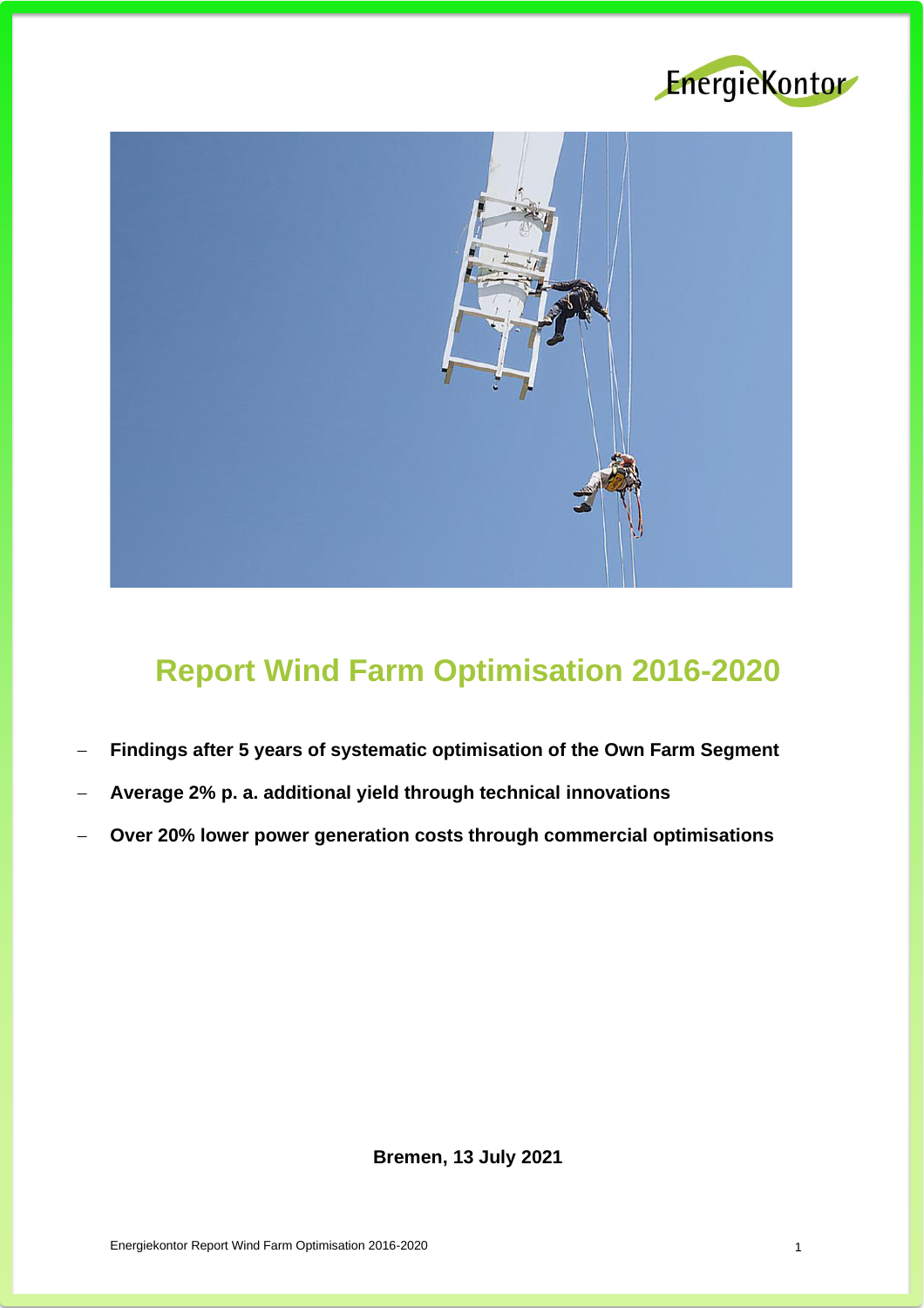

## **I. Background**

*Since 2016, we have been a development and testing partner for prototype development and field tests in 13 projects for manufacturer-independent technical retrofits of wind turbines to increase yield. In our own parks, we have achieved an average of 2% additional yield p. a. through an individually designed optimal mix of measures. In addition, we were able to reduce the electricity production costs by more than 20% compared to the expenses of previous years through commercial optimisations.*

As one of the leading project developers and operators for wind power, we have built 128 wind farms with 642 turbines to date and are responsible for the operational management of 1 GW of wind power capacity, of which more than300 MW are in our own portfolio. Since 2016, we have been systematically optimising the yields and profitability of our wind farms and have established a comprehensive and comparative testing system in the market. After evaluating the results of the last five years, we have now summarised our diverse experience with technical and commercial optimisations in this report Wind Farm Optimisation 2016-2020, as a contribution to the most effective use of wind power in general and in order to contribute to faster progress in the energy transition.

#### **II. technical optimisation - innovations for more yield**

*Through technical optimisations in our wind farms we generate 2% more yield per year. That is 15.5 million kWh of additional wind power, which alone can supply 6,500 two-person households with energy and save 15,000 t of CO2 emissions.*

In our own wind farms, we have technically optimised wind turbines of different types and years of construction and thus achieve an average of 2% additional yield per year. For individual measures and turbines, the yield has been increased by up to 8% p. a. We are a frequent partner for prototype developments and field tests, so that we can successfully deduce which technologies are successful and which are not.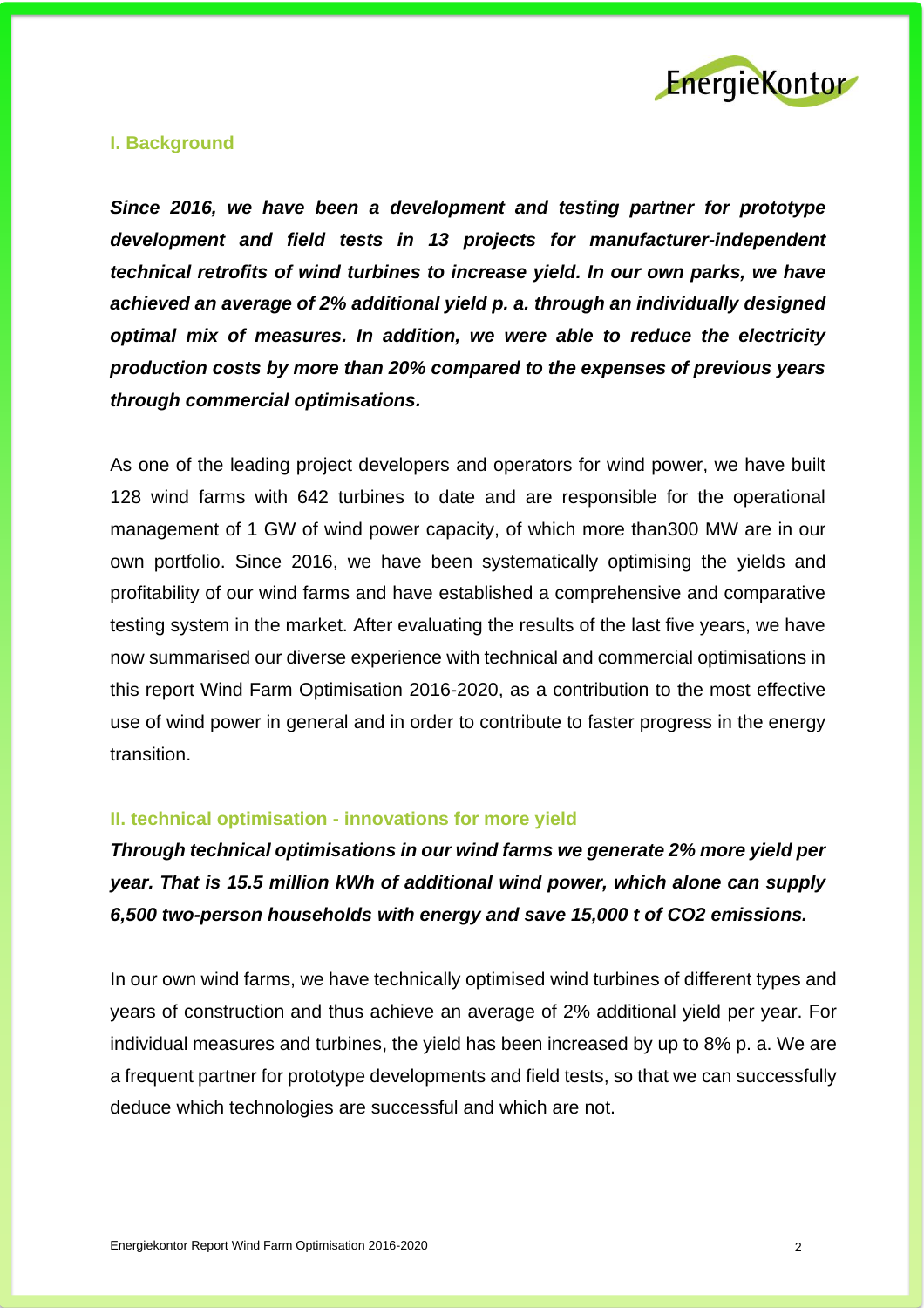

From the broad portfolio of proven technical innovations, we select the optimal combination for each turbine type and location to achieve more yield. In this way, we tap into the hidden potential of wind farms.

The following types of technical optimisation are part of our portfolio of measures:

- Power curve optimisation
- Aerodynamic improvement
- Rotor blade extension
- Improving wind tracking
- Unbalance correction
- Load optimisation after Big Data analyses
- Optimisation of the control
- Electrotechnical optimisation

In the optimisation of other owners' wind farms, which we have been offering since June 2021, only those technologies are used to increase the yield of the turbines that have proven themselves in our own wind farms or whose use we consider promising based on our experience to date.

# **III. commercial optimisation - reducing electricity production costs**

*Through commercial optimisation, we have achieved a reduction in the electricity production costs of more than 20% in our wind farms. Since 2016, we have specifically analysed all the costs of the wind farms and reduced the costs of individual types of expenditure, in some cases significantly.*

In our own park segment of 280 MW, we have been saving 3.1 million euros in costs annually since 2016 because we have optimised expenditure in our wind parks in such a way that the electricity production costs have fallen by more than 20%. The central reasons for this are our more than 30 years of experience and good networking in the market, which means that our expert teams are always familiar with the breadth and depth of all relevant economic optimisation options.

The significant improvement in cost efficiency is based primarily on three pillars: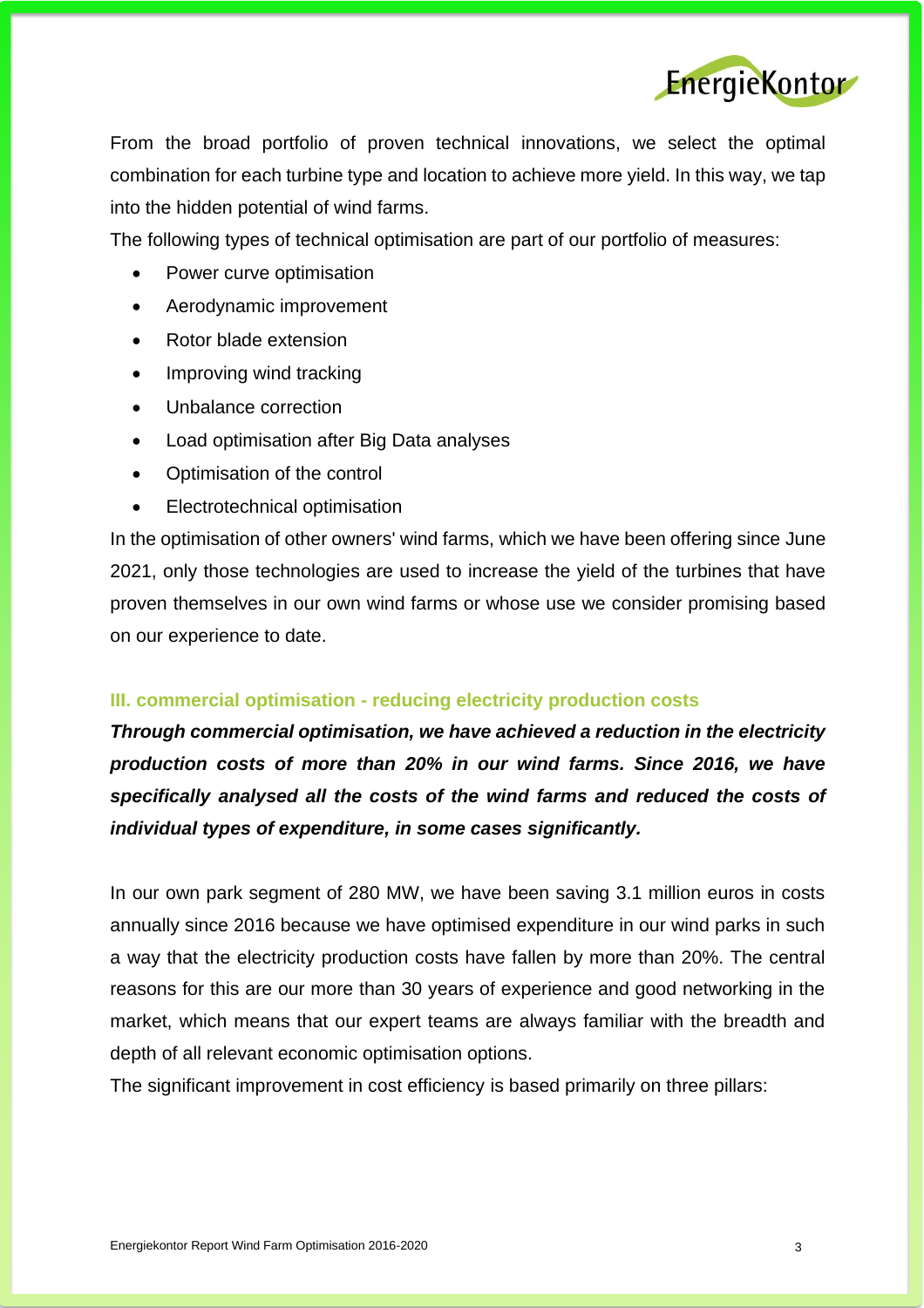

a) Pooling synergies and volume effects,

(b) updated maintenance concepts and preventive maintenance; and

c) well negotiated framework agreements.

This allows us to manage wind farms very cost-efficiently.

We have made the following optimisations on the expenditure side at our wind farms:

- Savings through volume effects
- Savings through framework agreements in the project network
- International insurance pool over 500 MW
- Optimised maintenance and servicing concepts
- Systematic preventive maintenance
- Strategic purchasing of medium and large components
- Big data analyses and targeted benchmarking Power generation costs

## **IV. Review**

**The review of the measures for the technical and commercial optimisation of our wind farms since 2016 is consistently positive and has far exceeded our expectations. In addition to the direct economic effects of the measures, we also benefit from the data and insights gained, so that we can optimise a large number of relevant parameters for new projects right from the start. Furthermore, we are very well networked in the market and learn about new, innovative ideas for optimising wind farms at an early stage.**

The financial effect of the technological and economic improvements made to our wind farms since 2016 can be summarised as follows:

- 1.4 million euros in additional revenue annually through technical optimisation measures
- Annual cost savings of 3.1 million euros through commercial optimisations

Over the years, a five-step approach to planning and implementing optimisation measures has proven its worth, which we have been using ever since and also apply to optimisation projects on behalf of other wind farm owners.